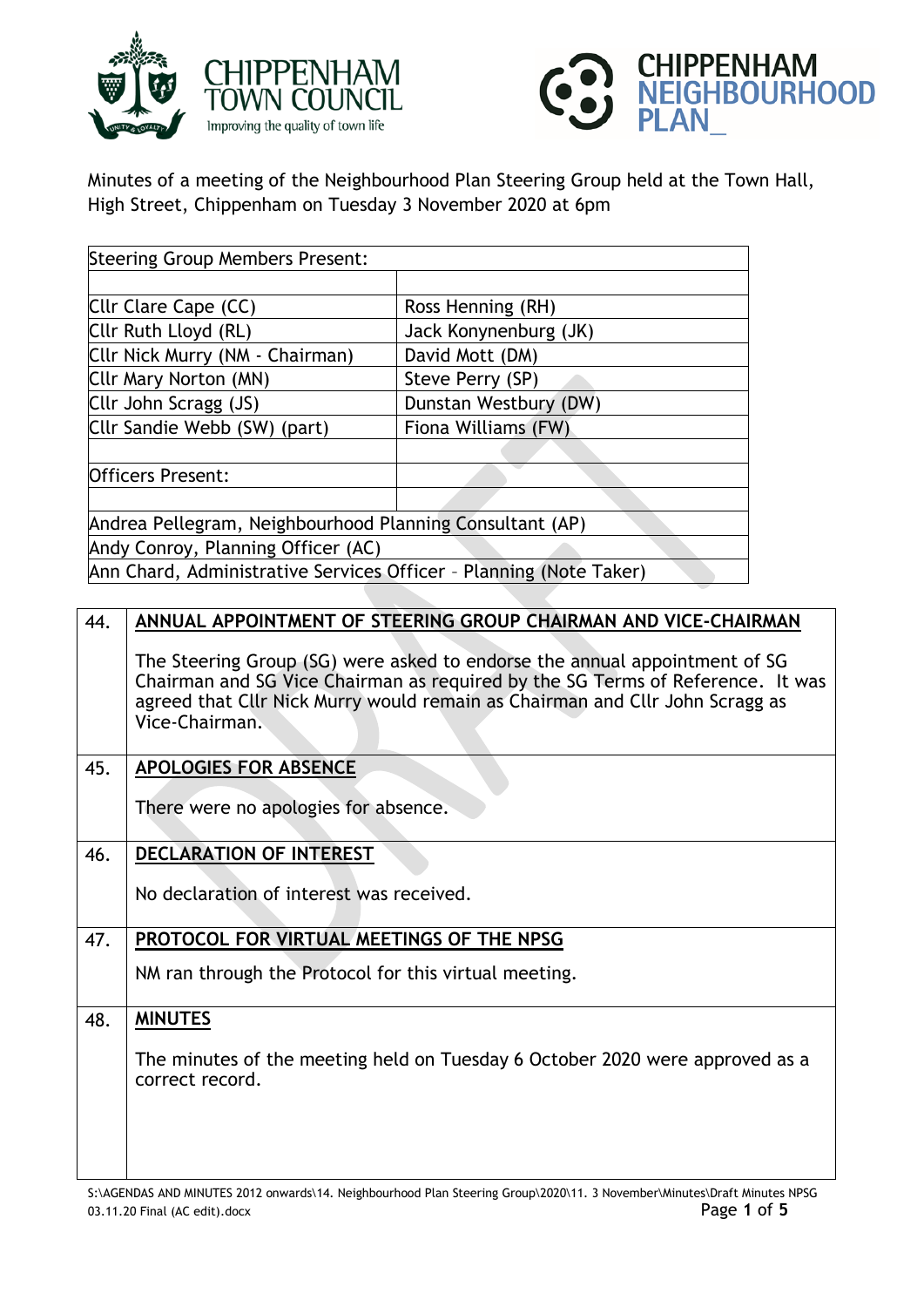| 49. | <b>CHAIRMAN'S ANNOUNCEMENTS</b>                                                                                                                                                                                                                                                                                                                                                                                                                                                                                                                                                                                                                                                                                                                                     |
|-----|---------------------------------------------------------------------------------------------------------------------------------------------------------------------------------------------------------------------------------------------------------------------------------------------------------------------------------------------------------------------------------------------------------------------------------------------------------------------------------------------------------------------------------------------------------------------------------------------------------------------------------------------------------------------------------------------------------------------------------------------------------------------|
|     | NM reported that the consultation on the White Paper had now closed. He<br>$\bullet$<br>asked AC to circulate the Town Council's response to the White Paper to the<br>SG. He added that there is another response with more detail on the Wiltshire<br>Climate Alliance website and was happy to share if anyone was interested.                                                                                                                                                                                                                                                                                                                                                                                                                                   |
|     | NM reported that recommendations from Wiltshire Council's Climate<br>٠<br>Emergency Task Group, which have implications for the Local Plan and<br>potentially for the NP, were due out today but due to lockdown the<br>Environmental Select Committee meeting had been cancelled. This means the<br>recommendations have not been endorsed and therefore cannot be shared. As<br>there will not be another meeting of that Committee until January, he would<br>try to find out how this information will be shared. He suggested that if any<br>SG members were interested, they email him for more information. AP<br>responded that she and AC need to see this information for drafting policies<br>and NM agreed to speak to WC Officers and get back to her. |
|     | <b>Actions:</b><br>AC to circulate Town Council's response to White Paper to SG.<br>$\bullet$<br>NM to find out how the recommendations from Wiltshire Council's Climate<br>Emergency Task Group will be shared.                                                                                                                                                                                                                                                                                                                                                                                                                                                                                                                                                    |
| 50. | STEERING GROUP TERMS OF REFERENCE                                                                                                                                                                                                                                                                                                                                                                                                                                                                                                                                                                                                                                                                                                                                   |
|     | The SG reviewed the Steering Group Terms of Reference and no changes were<br>proposed.                                                                                                                                                                                                                                                                                                                                                                                                                                                                                                                                                                                                                                                                              |
| 51. | <b>WALPA UPDATES</b>                                                                                                                                                                                                                                                                                                                                                                                                                                                                                                                                                                                                                                                                                                                                                |
|     | NM reported that he and RH had attended the recent WALPA meeting with<br>Wiltshire Council which mainly focused on how the White Paper would affect<br>neighbourhood plans. The Wiltshire Council 5 yr Housing Land Supply was also<br>discussed. It was noted that updated 5 yr Housing Land Supply figures are due<br>this month.                                                                                                                                                                                                                                                                                                                                                                                                                                 |
| 52. | POLICY PLANNER                                                                                                                                                                                                                                                                                                                                                                                                                                                                                                                                                                                                                                                                                                                                                      |
|     | The updated Policy Planner was noted. Draft policies which have yet to be<br>finished are Walking Routes, Incubator Units and Sustainable Construction.                                                                                                                                                                                                                                                                                                                                                                                                                                                                                                                                                                                                             |
|     | NM mentioned that there was a consultation taking place regarding walking routes<br>which need to be registered. He would find the information and pass to AC for<br>circulation. RH added that the Ramblers had noticed about 5000 routes across<br>the country were in danger of being lost if not registered.                                                                                                                                                                                                                                                                                                                                                                                                                                                    |
|     | AP added that with regard to Sustainable Construction, the Design Code policy<br>talks about sustainable materials and the Circular Economy policy talks about<br>trying to reuse materials. She suggested adding some content to these. RH<br>added that materials should be sourced as locally as possible.                                                                                                                                                                                                                                                                                                                                                                                                                                                       |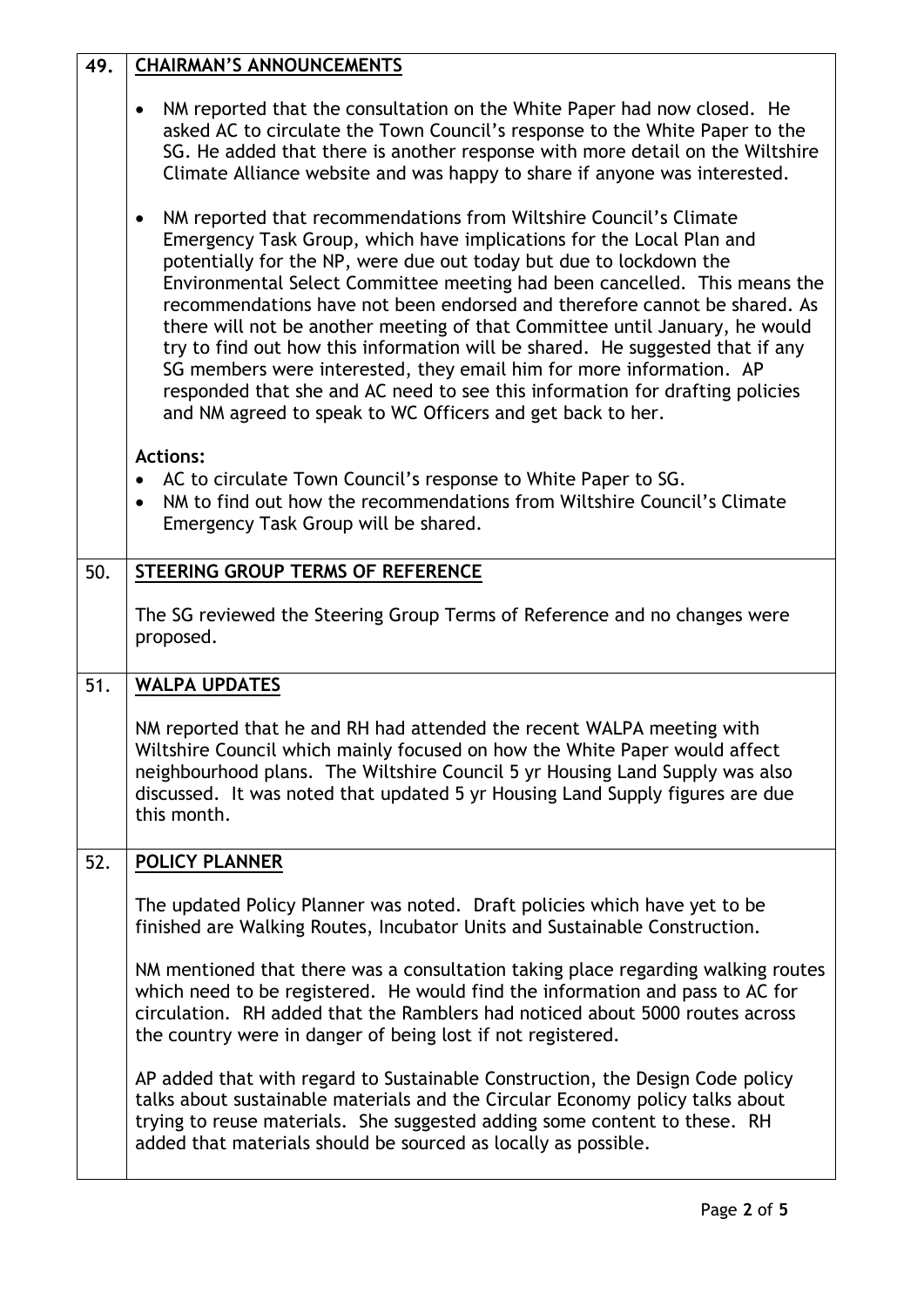|     | Action: NM to forward to AC information on a consultation on walking routes, for<br>AC to circulate to the SG.                                                                                                                                                                                                                                                                                                                                                                                                                                                                                                                                                                                                                                                                                                                                                                                                                                                                                                                                                                                                                                                                                                                                                                            |
|-----|-------------------------------------------------------------------------------------------------------------------------------------------------------------------------------------------------------------------------------------------------------------------------------------------------------------------------------------------------------------------------------------------------------------------------------------------------------------------------------------------------------------------------------------------------------------------------------------------------------------------------------------------------------------------------------------------------------------------------------------------------------------------------------------------------------------------------------------------------------------------------------------------------------------------------------------------------------------------------------------------------------------------------------------------------------------------------------------------------------------------------------------------------------------------------------------------------------------------------------------------------------------------------------------------|
| 53. | <b>NEXT STEPS</b>                                                                                                                                                                                                                                                                                                                                                                                                                                                                                                                                                                                                                                                                                                                                                                                                                                                                                                                                                                                                                                                                                                                                                                                                                                                                         |
|     | AC ran through the next steps with regard to the original Neighbourhood Plan<br>timeline and reported that the timeline was currently approx. 2 months' behind.<br>He would be writing a note for the Town Council's Corporate Management Team,<br>setting out different options for them to agree but he felt the option to amend<br>the NP boundary then go to Regulation 14 consultation immediately after the<br>local elections was the most probable one.                                                                                                                                                                                                                                                                                                                                                                                                                                                                                                                                                                                                                                                                                                                                                                                                                           |
|     | NM asked what would happen if any of the Town Council representatives on the<br>SG were not re-elected in May 2021. AC agreed to look into this. AP added that<br>community members would stay on the SG and elected members too if re-<br>elected. She suggested having a strategy with the Town Council and agree a way<br>forward should there be a change of personnel. AC suggested that full Council<br>agree a strategy at the end of March so that the NP could go out to Reg. 14<br>consultation straight after the election.  NM said it should be remembered that<br>there would be a gap around the elections next year where the SG would not be<br>able to make any decisions. He questioned whether remote public consultation<br>could take place if the country was still at a high level of COVID restrictions and<br>AC replied that all information could be put on the website for public<br>consultation. AP added that she had guidance notes on Reg. 14 consultation that<br>quite a few planning authorities have agreed already which she will advise. RH<br>asked if surrounding parishes would be contacted and AC confirmed this would be<br>a good thing to do before going out to public consultation. He would work on a<br>strategy for early next year. |
|     | <b>Actions:</b><br>AC to report back to the next meeting on strategy for ensuring continuity of<br>Steering Group and NP post-local elections period.<br>AC to work on a strategy for talking to surrounding parishes, prior to public<br>consultation.                                                                                                                                                                                                                                                                                                                                                                                                                                                                                                                                                                                                                                                                                                                                                                                                                                                                                                                                                                                                                                   |
| 54. | DRAFT POLICIES REVIEW                                                                                                                                                                                                                                                                                                                                                                                                                                                                                                                                                                                                                                                                                                                                                                                                                                                                                                                                                                                                                                                                                                                                                                                                                                                                     |
|     | SG members agreed in principle the following draft polices, subject to any<br>adjustments listed:                                                                                                                                                                                                                                                                                                                                                                                                                                                                                                                                                                                                                                                                                                                                                                                                                                                                                                                                                                                                                                                                                                                                                                                         |
|     | 11.1 - Public Realm Improvements to Upper Market Place                                                                                                                                                                                                                                                                                                                                                                                                                                                                                                                                                                                                                                                                                                                                                                                                                                                                                                                                                                                                                                                                                                                                                                                                                                    |
|     | JK ran through the proposed improvements in detail. These included rearranging<br>car parking to make the area a more attractive public space, soft landscaping,<br>using improved paving materials and changes to the carriageway to make it a<br>shared area where pedestrians and cyclists have priority. AC listed the benefits<br>of the improvements and referred to similar improvements made to Cirencester<br>market place. NM queried whether protection of the fountain/spring on the side<br>of the Yelde Hall was included and JK agreed this could a good subject for<br>discussion. DM expressed concerns regarding bus routes and the volume of traffic<br>going over the areas concerned. AC agreed that more could be added to the<br>document on the effect the improvements may have on parking and traffic flow.                                                                                                                                                                                                                                                                                                                                                                                                                                                     |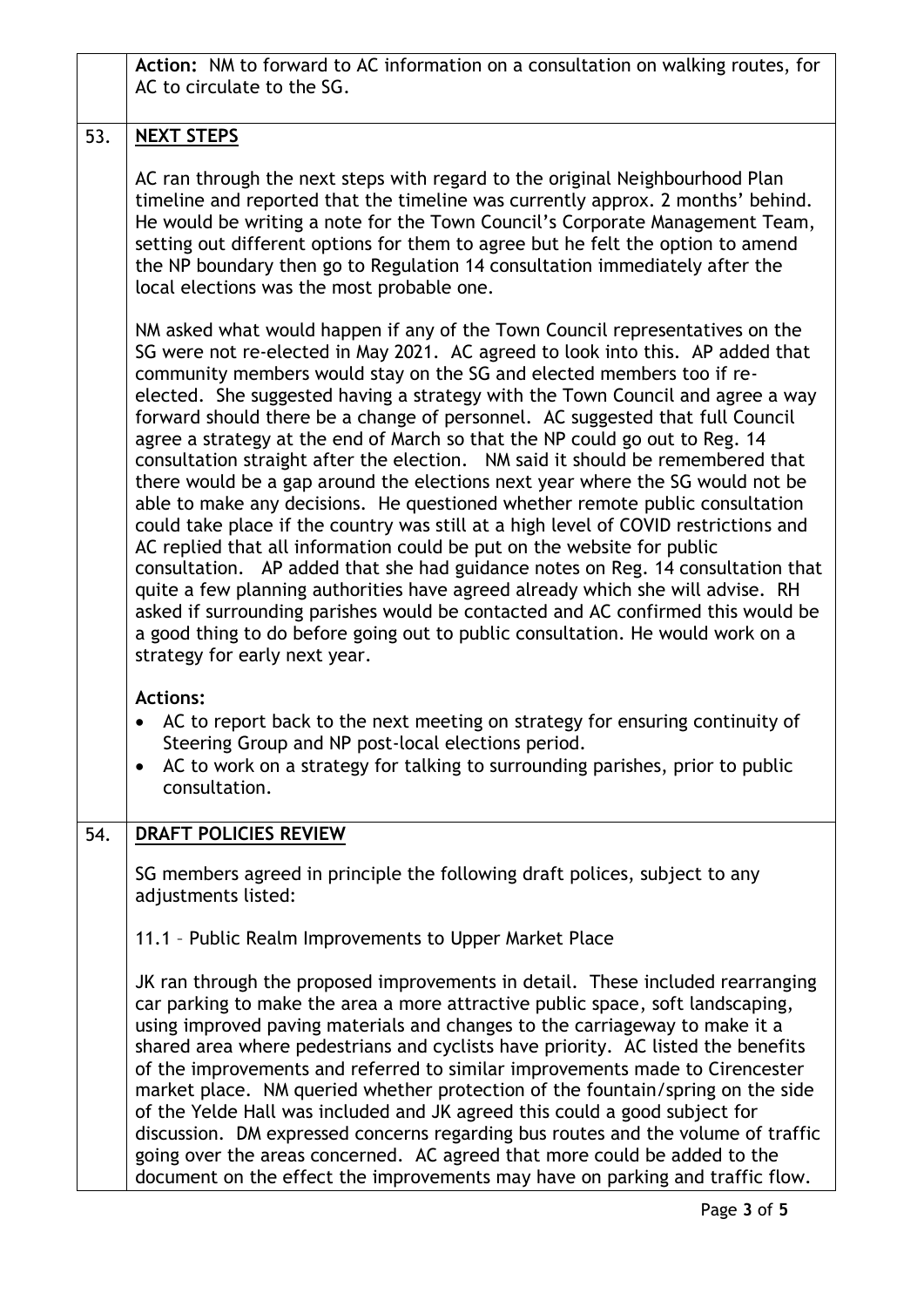DW suggested that the width of bays for any perpendicular parking, the available road width be looked at, and disabled bays be taken into consideration.

AP recalled that at Cirencester market place scheme, a Traffic Regulation Order (TRO) was needed which took years to implement. It involved redirecting traffic and was very controversial at the time but now residents love it. She suggested if ever implemented in Chippenham a period of monitoring traffic flow postimplementation would be required and any proposals should consider whether a TRO would be required. Also durability of materials used should be considered. DW agreed that a TRO would be needed as parking was being added to the highway.

JS suggested that the Shambles needed improvement. CC added that the drains in the Market Place needed sorting out. NM asked AP, AC and JK to look at cycle routing for the Upper Market Place relative to the NP cycling policy.

**Action:** AC to amend draft policy to emphasise how it could better address parking, congestion and highway safety issues, and cycle routes

(Councillor Sandie Webb left the meeting at 6.50pm)

11.2 – Chippenham Conservation Area Character Appraisal

AC explained that the 2007 document had been updated and JK had spent a long time working on this, giving the new version a modern view on some subjects but that the structure was still the same. He explained the format of the sections and handed over to JK. JK said that all the work on the previous version had been done by one WC Officer. They had done an excellent job but the document was biased towards old buildings and also contained lots of errors. The amended version is over 200 pages and covers 18 areas. More photos need to be added. JK choose one character area as an example and explained the different sections.

AC confirmed that the 2007 document was a Character Appraisal, then in 2010 Wiltshire Council did a Management Plan document which is Supplementary Planning Guidance. Ideally Wiltshire Council would do an updated Management Plan for the NP's Character Appraisal but due to lack of resources, this is unlikely. Therefore care should be taken to ensure that nothing in the Character Appraisal contravenes anything in the Management Plan. The two documents will go together.

NM asked for a summary of changes made to the original document and AC said he could scan in JK's notes and circulate to the SG.

NM and AP thanked JK for all his hard work on this. AP mentioned that the key is not clear and a section on Methodology is needed. JK added that others in the Town Centre Topic Group had worked on this and AP agreed they should also be added within the Methodology. She suggested cross-referencing the document with the Shop Front Design Guide.

DM expressed concerns regarding the size of the electronic document which was too large to handle. AC said this could be because of the photos which have since been compressed. DM queried where the SG stood when it came to approving a